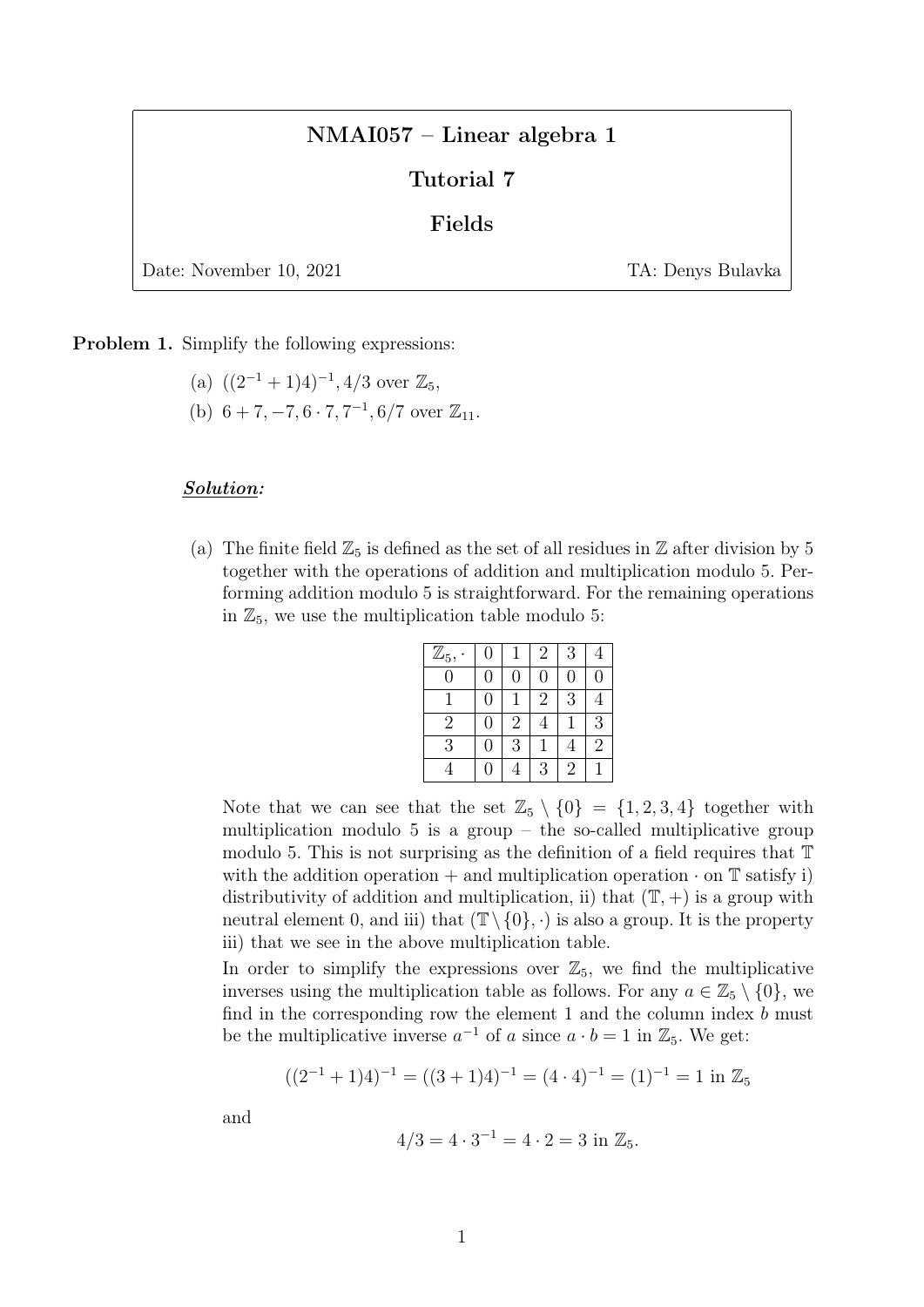(b) We proceed similarly as for  $\mathbb{Z}_5$  but we will not construct the whole multiplication table for  $\mathbb{Z}_{11}$ . We get

$$
6 + 7 = 6 + 7 \pmod{11} = 2 \text{ in } \mathbb{Z}_{11},
$$
  
-7 = 11 - 7 \pmod{11} = 4 \text{ in } \mathbb{Z}\_{11}.  
6 \cdot 7 = 6 \cdot 7 \pmod{11} = 42 \pmod{11} = 9 \text{ in } \mathbb{Z}\_{11}.

When computing the multiplicative inverse of 7, we can proceed as when constructing the row of the multiplication table modulo 11 corresponding to 7. However, we stop the computation in the moment when we see the element 1:

$$
7 \cdot 1 = 7,\n7 \cdot 2 = 3,\n7 \cdot 3 = 10,\n7 \cdot 4 = 6,\n7 \cdot 5 = 2,\n7 \cdot 6 = 9,\n7 \cdot 7 = 5,\n7 \cdot 8 = 1.
$$

Thus,

$$
7^{-1} = 8 \text{ in } \mathbb{Z}_{11}.
$$

We use this value also when simplifying the last expression:

$$
6/7 = 6 \cdot 7^{-1} = 6 \cdot 8 = 48 \pmod{11} = 4 \text{ in } \mathbb{Z}_{11}.
$$

**Problem 2.** Over  $\mathbb{Z}_5$ , find the set of all solutions of the system

$$
3x + 2y + z = 1
$$

$$
4x + y + 3z = 3
$$

and compute its cardinality.

#### Solution:

We proceed as for systems over  $\mathbb R$  but we use the appropriate arithmetic. Moreover, we can use the ability to eliminate elements in the column below the current pivot via adding an appropriate multiple of the row with pivot to the rows below it. By adding the first row multiplied by 2 to the second row, we get

$$
\begin{pmatrix} 3 & 2 & 1 & | & 1 \\ 4 & 1 & 3 & | & 3 \end{pmatrix} \sim \begin{pmatrix} 3 & 2 & 1 & | & 1 \\ 0 & 0 & 0 & | & 0 \end{pmatrix}.
$$

We set the free variables to parameters  $y, z \in \mathbb{Z}_5$  and express

$$
x = 3^{-1}(1 - 2y - z) = 2(1 + 3y + 4z) = 2 + y + 3z.
$$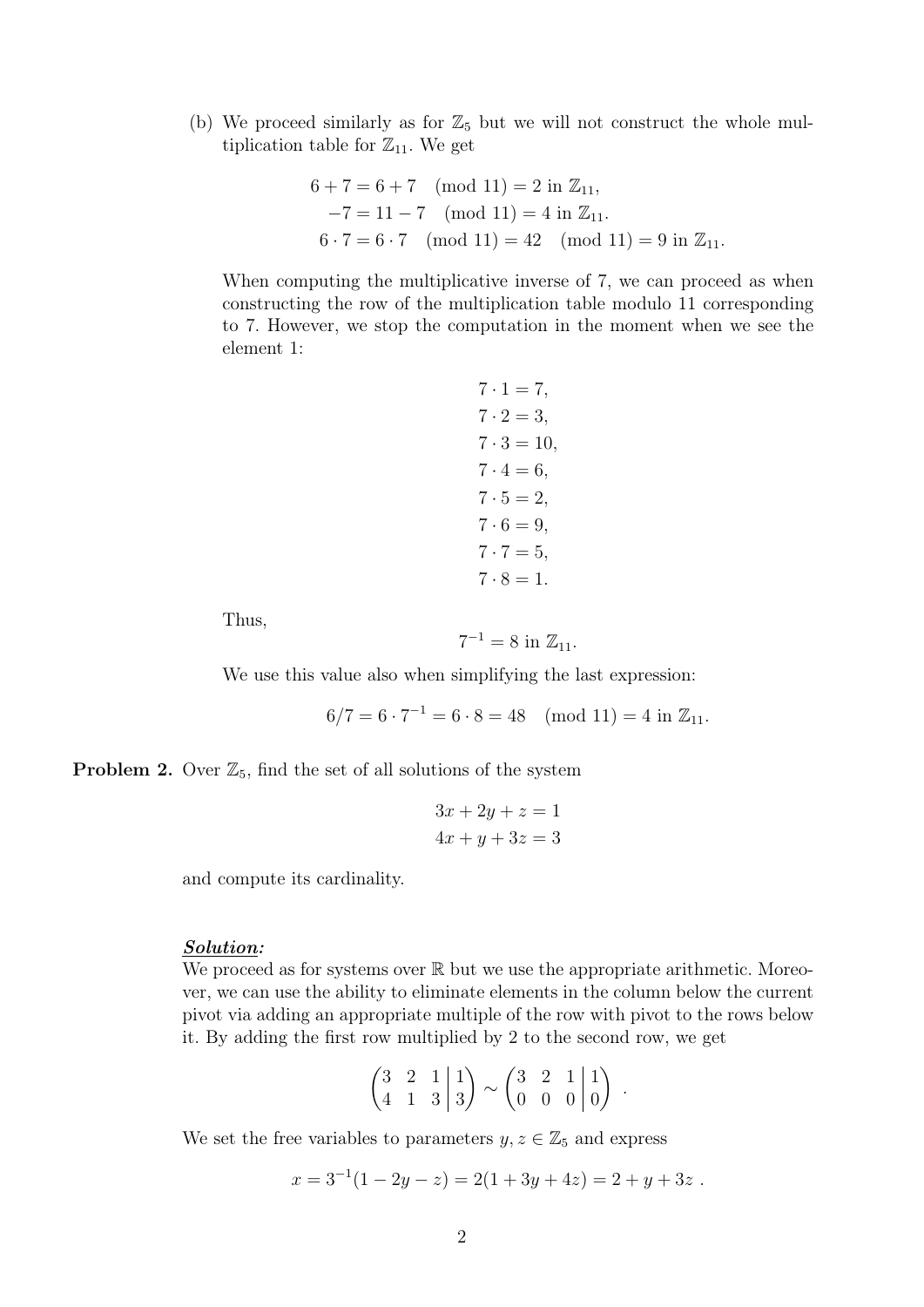Thus, the solution set of the system is

$$
\{(2,0,0)^{T} + y(1,1,0)^{T} + z(3,0,1)^{T} | y, z \in \mathbb{Z}_{5}\}.
$$

There are  $25 = 5 \cdot 5$  possible choices for the values of the parameters y a z, and the cardinality of the solution set is 25.

**Problem 3.** Find the multiplicative inverses  $9^{-1}$  and  $12^{-1}$  in  $\mathbb{Z}_{31}$ .

#### Solution:

We could proceed as for  $\mathbb{Z}_{11}$  but the computation might take 31 steps in case we would have to compute the whole row for 9 in the multiplication table modulo 31. There is a more efficient method exploiting the extended Euclidean algorithm. The output of the extended Euclidean algorithm is the GCD(9, 31) together with a pair of integer values  $a, b \in \mathbb{Z}$  such that

$$
1 = GCD(9, 31) = a \cdot 9 + b \cdot 31.
$$

Thus, we can use a (mod 31) as the multiplicative inverse of 9 in  $\mathbb{Z}_{31}$ . On input (9, 31), the extended Euclidean algorithm will perform the following steps:

$$
a_0 = 31,
$$
  
\n $a_1 = 9,$   
\n $a_2 = 4 = 31 - 3 \cdot 9,$   
\n $a_3 = 1 = 9 - 2 \cdot 4 = 7 \cdot 9 - 2 \cdot 31.$ 

The final value  $a_3$  is the GCD(9, 31) (which we knew to be equal to 1 since 31 is a prime). Moreover, we have expressed 1 as a sum of integer multiples of 9 and 31. We can derive that

$$
1 = 7 \cdot 9 - 2 \cdot 31 = 7 \cdot 9 - 2 \cdot 31 \pmod{31} = 7 \cdot 9 \pmod{31}.
$$

Thus,  $9^{-1} = 7$  in  $\mathbb{Z}_{31}$ .

For 12, we get:

$$
a_0 = 31,
$$
  
\n
$$
a_1 = 12,
$$
  
\n
$$
a_2 = 7 = 31 - 2 \cdot 12,
$$
  
\n
$$
a_3 = 5 = 12 - 7 = 3 \cdot 12 - 31,
$$
  
\n
$$
a_4 = 2 = 7 - 5 = 31 - 2 \cdot 12 - 3 \cdot 12 + 31 = 2 \cdot 31 - 5 \cdot 12,
$$
  
\n
$$
a_5 = 3 = 5 - 2 = 3 \cdot 12 - 31 - 2 \cdot 31 + 5 \cdot 12 = 8 \cdot 12 - 3 \cdot 31,
$$
  
\n
$$
a_6 = 1 = 3 - 2 = 8 \cdot 12 - 3 \cdot 31 - 2 \cdot 31 + 5 \cdot 12 = 13 \cdot 12 - 5 \cdot 31.
$$

Again, we have expressed 1 as a sum of integer multiples of 12 and 31. We can derive that

 $1 = 13 \cdot 12 - 5 \cdot 31 = 13 \cdot 12 - 5 \cdot 31 \pmod{31} = 13 \cdot 12 \pmod{31}.$ 

Thus,  $12^{-1} = 13$  in  $\mathbb{Z}_{31}$ .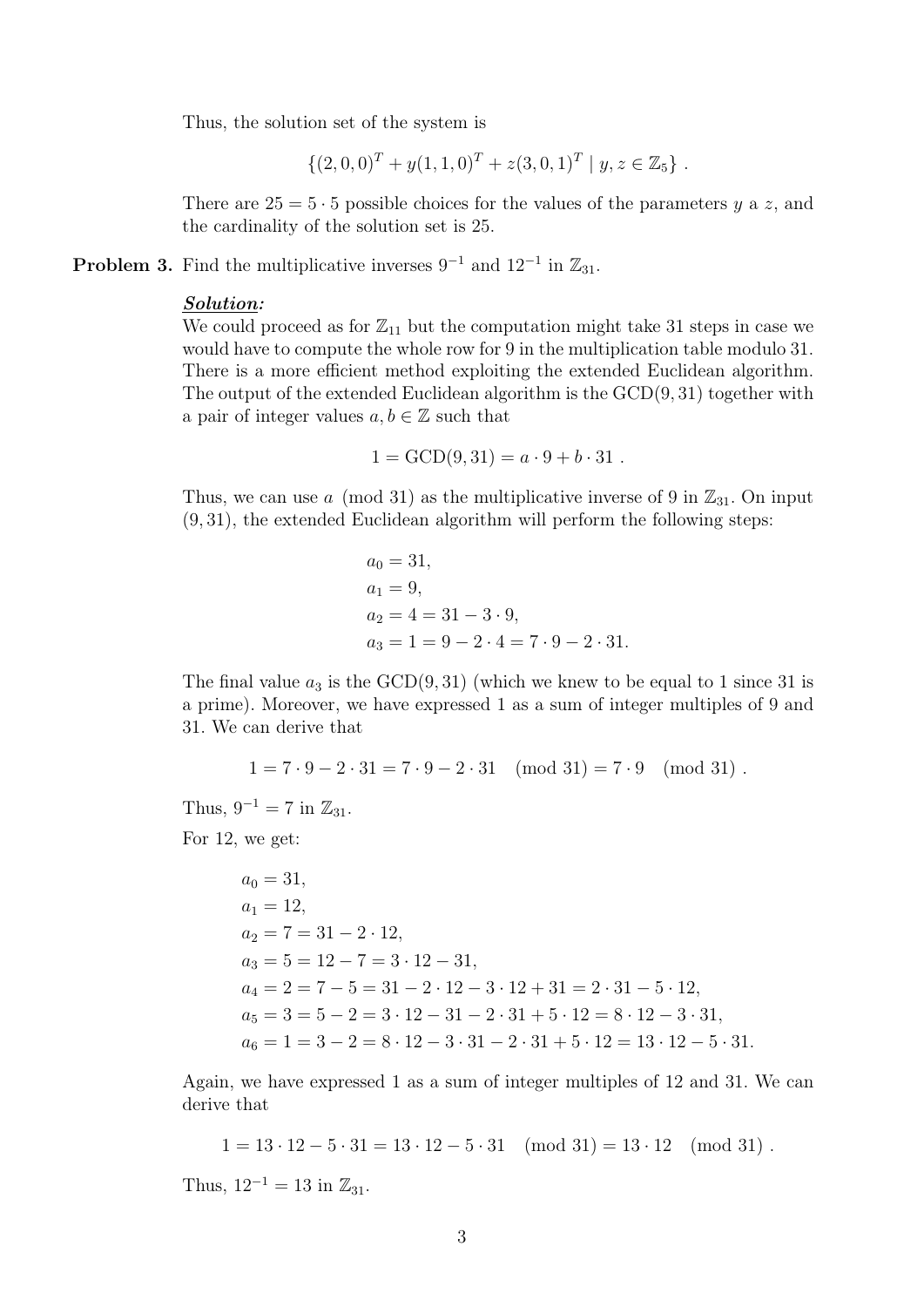**Problem 4.** Over  $\mathbb{Z}_7$ , compute the matrix power  $A^{100}$  for  $A = \begin{pmatrix} 3 & 2 \\ 1 & 4 \end{pmatrix}$ .

### Solution:

Note that the sequence of matrices  $A^i$  for  $i = 1, \ldots, \infty$  must be cyclic when computed over a finite field. We compute some of the initial terms of this sequence:

$$
A = A^{1} = \begin{pmatrix} 3 & 2 \\ 1 & 4 \end{pmatrix} ,
$$
  
\n
$$
A^{2} = \begin{pmatrix} 3 & 2 \\ 1 & 4 \end{pmatrix} \begin{pmatrix} 3 & 2 \\ 1 & 4 \end{pmatrix} = \begin{pmatrix} 4 & 0 \\ 0 & 4 \end{pmatrix} ,
$$
  
\n
$$
A^{3} = \begin{pmatrix} 4 & 0 \\ 0 & 4 \end{pmatrix} \begin{pmatrix} 3 & 2 \\ 1 & 4 \end{pmatrix} = \begin{pmatrix} 5 & 1 \\ 4 & 2 \end{pmatrix} ,
$$
  
\n
$$
A^{4} = \begin{pmatrix} 5 & 1 \\ 4 & 2 \end{pmatrix} \begin{pmatrix} 3 & 2 \\ 1 & 4 \end{pmatrix} = \begin{pmatrix} 2 & 0 \\ 0 & 2 \end{pmatrix} ,
$$
  
\n
$$
A^{5} = \begin{pmatrix} 2 & 0 \\ 0 & 2 \end{pmatrix} \begin{pmatrix} 3 & 2 \\ 1 & 4 \end{pmatrix} = \begin{pmatrix} 6 & 4 \\ 2 & 1 \end{pmatrix} ,
$$
  
\n
$$
A^{6} = \begin{pmatrix} 6 & 4 \\ 2 & 1 \end{pmatrix} \begin{pmatrix} 3 & 2 \\ 1 & 4 \end{pmatrix} = \begin{pmatrix} 1 & 0 \\ 0 & 1 \end{pmatrix} ,
$$
  
\n
$$
A^{7} = \begin{pmatrix} 1 & 0 \\ 0 & 1 \end{pmatrix} \begin{pmatrix} 3 & 2 \\ 1 & 4 \end{pmatrix} = \begin{pmatrix} 3 & 2 \\ 1 & 4 \end{pmatrix} = A .
$$

We see that the period of the sequence is 6 over  $\mathbb{Z}_7$ . Thus,

$$
A^{100} = A^{100 \text{ (mod } 6)} = A^4 = \begin{pmatrix} 2 & 0 \\ 0 & 2 \end{pmatrix}.
$$

- **Problem 5.** For  $n \in \mathbb{N}$  and an associative operation  $\cdot$  let  $a^n = a \cdot a \cdot \ldots \cdot a$ , where the element a appears n times in the product.
	- Determine values  $2^{101}$ ,  $3^{1001}$  and  $4^{1000001}$  in the field  $\mathbb{Z}_{17}$ .
	- Determine  $5^{100}$ ,  $8^{200}$ ,  $11^{300}$  and  $18^{400}$  in the field  $\mathbb{Z}_{19}$ .

**Problem 6.** Solve the following system of equations over  $\mathbb{Z}_5$ ,  $\mathbb{Z}_7$  and  $\mathbb{R}$ .

 $x_1 + 2x_2 + 4x_3 = 3$  $3x_1 + x_2 + 2x_3 = 4$  $2x_1 + 4x_2 + x_3 = 3$ 

**Problem 7.** Invert the following matrices over fields  $\mathbb{Z}_3$  and  $\mathbb{Z}_5$ 

• 
$$
\mathbf{A} = \begin{pmatrix} 1 & 0 & 1 & 1 \\ 2 & 0 & 1 & 1 \\ 2 & 1 & 0 & 0 \\ 1 & 2 & 1 & 0 \end{pmatrix}.
$$
  
\n•  $\mathbf{B} = \begin{pmatrix} 0 & 2 & 2 & 1 \\ 1 & 0 & 2 & 0 \\ 2 & 1 & 0 & 2 \\ 2 & 2 & 1 & 1 \end{pmatrix}.$